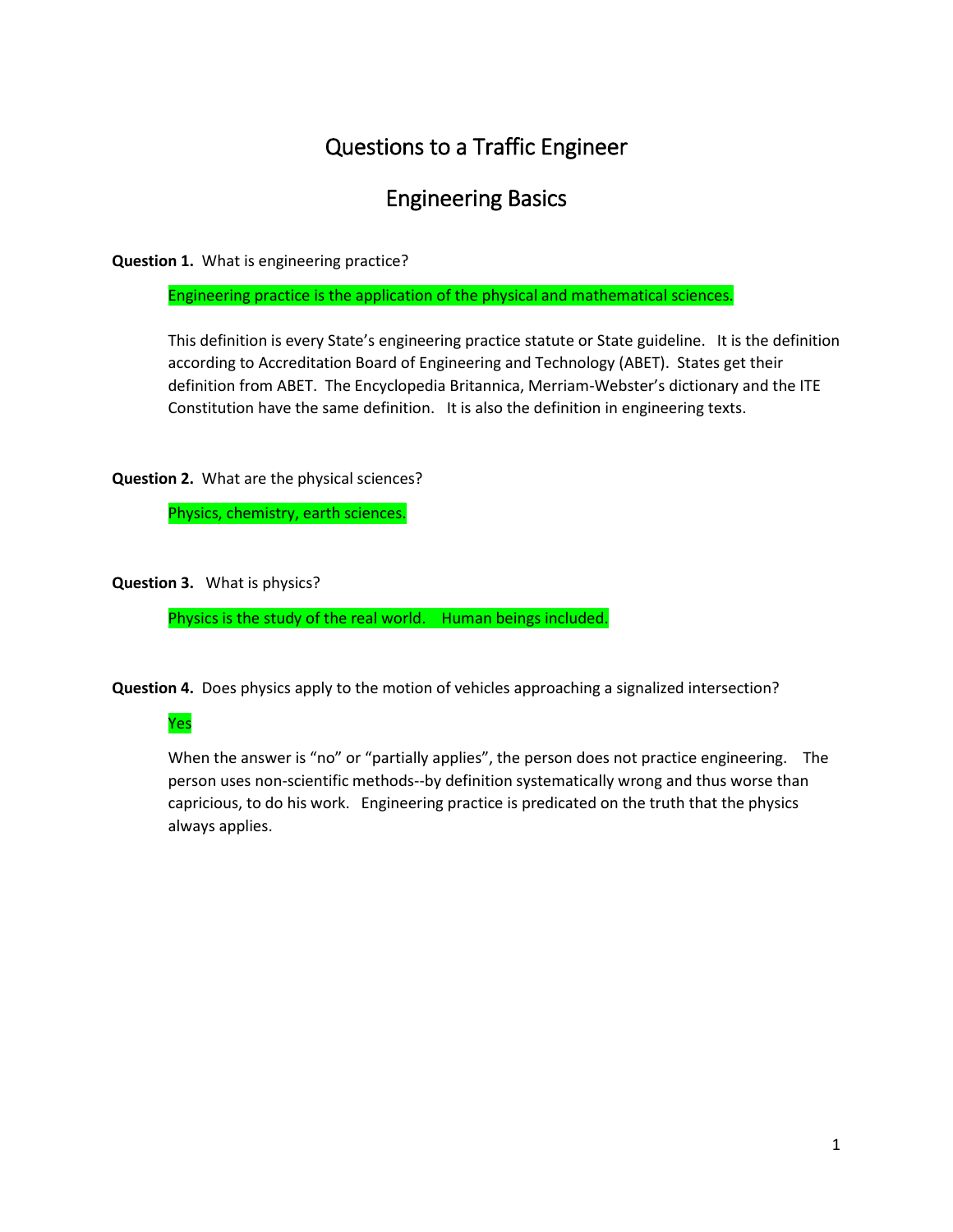## Questions about the ITE Yellow Change Interval Formula

**A driver is approaching the intersection at the speed limit and the light turns yellow . . .**

Regarding the ITE formula that sets the duration of yellow lights:

$$
Y = t_p + \frac{1}{2} \left[ \frac{v}{a + Gg} \right]
$$

**Question 5.** Using the ITE formula, how long is the yellow light?

- A. 50% of the time it takes a driver to stop
- B. 100% of the time it takes a driver to stop
- C. 150% of the time it takes a driver to stop

**Question 6.** What kinds of traffic movement does the ITE formula apply thereby giving sufficient yellow time? (For other movements, the ITE formula computes too short of a yellow time.)

- A. Turning traffic
- B. Traffic moving toward and straight through the intersection
- C. Unimpeded traffic approaching straight toward and going through an intersection at the constant speed of the speed limit, where the driver knows the exact location of the critical distance (The critical distance is the closest point upstream from the intersection where the driver can still react and stop comfortably.)
- D. Traffic performing avoidance maneuvers
- E. Commercial vehicle movements

**Question 7.** The moment the driver no longer has the distance to comfortably stop, at what speed must he maintain in order to reach the stop bar (limit line) before the light turns red?

- A. He must continue at the speed limit.
- B. He can go faster than the speed limit (beat the light).
- C. He can be cautious and go less than the speed limit.
- D. He can decelerate (for example—to prepare to turn) into the intersection.

**Question 8.** To give the legally moving driver the distance to stop, what must be the minimum value for "v" for any traffic lane?

- A. The speed limit or approach speed, whichever is greater
- B. Half the speed limit
- C. The approach speed
- D. It does not matter. The yellow only needs to be the MUTCD 3.0 second minimum.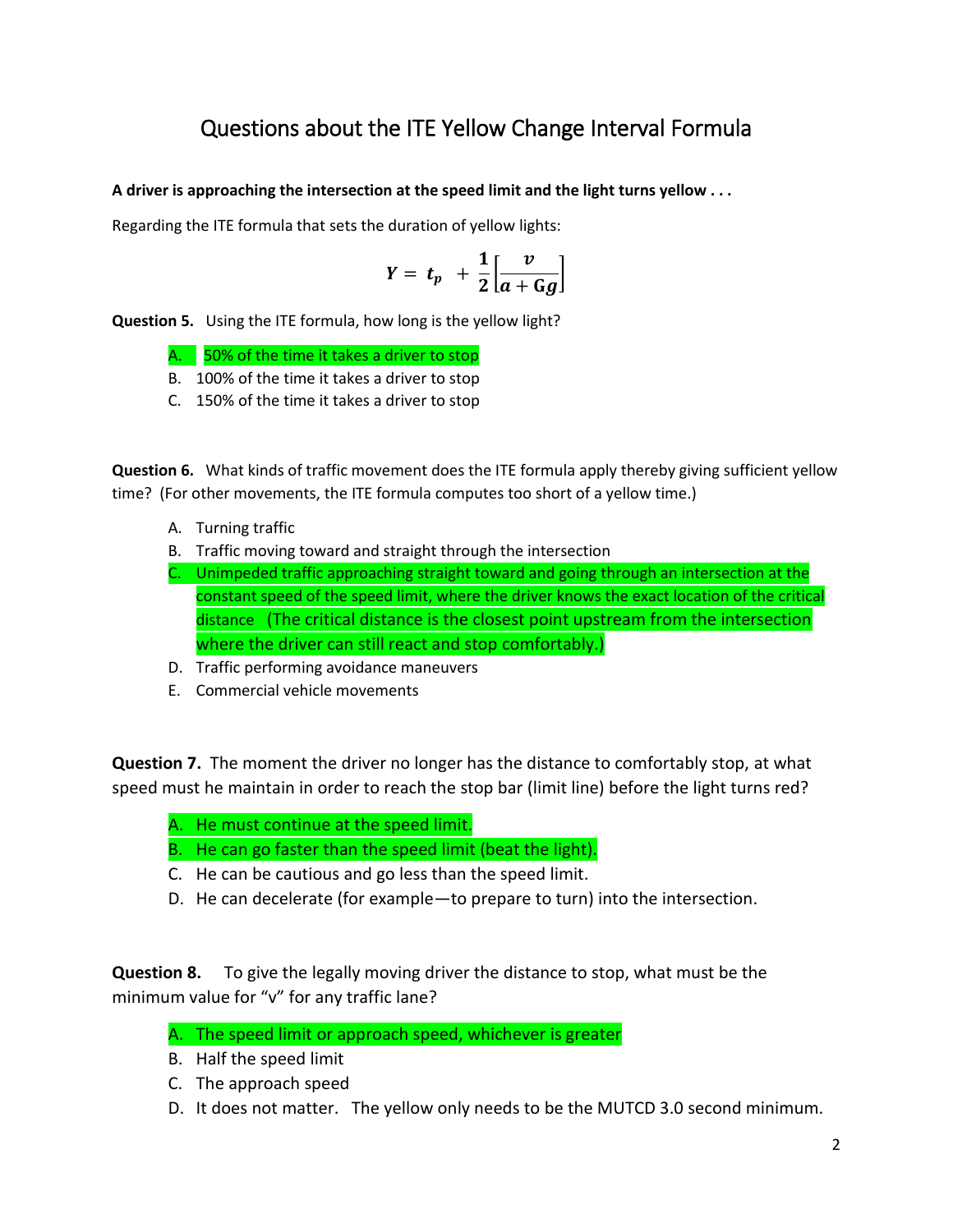**Question 9.** Where is "v" supposed to be measured?

- A. At the stop bar
- B. At the critical distance upstream from the intersection. The critical distance is also known as the comfortably stopping distance, or the point of no return.
- C. 600 feet upstream from the intersection
- D. Depends on the traffic lane

**Question 10.** Is deceleration "a" is supposed to be . . .

A. Comfortable deceleration

B. Emergency deceleration

**Question 11.** Deceleration 11.2  $\text{ft/s}^2$  is  $\dots$ 

A. A comfortable deceleration measurement.

B. An emergency deceleration measurement.

11.2 ft/s<sup>2</sup> is the 90<sup>th</sup> percentile deceleration under emergency conditions. (AASHTO [Green Book, 2011, p3-3\)](http://redlightrobber.com/red/links_pdf/AASHTO-Perception-Reaction-Times-2011.pdf)

**Question 12.** Where is "G", the grade of the road, supposed to be measured?

- A. At the stop bar
- B. At the critical distance
- C. At the midpoint between the stop bar and the critical distance
- D. It is the average grade of road through the critical distance.
- E. 600 feet upstream from the intersection

**Question 13.** What is kinematics?

Kinematics is a branch of physics that describes the motion of objects without considering the mass of each or the forces that caused the motion.

**Question 14.** There is a "2" in the ITE formula. Where does the "2" come from?

[The "2" comes from physics' stopping distance equation](http://redlightrobber.com/red/links_pdf/Freshman-Physics-Kinematic-Equations-of-Motion.pdf) (eq. 3-16): distance = v<sup>2</sup>/2a. Where v is the velocity of the vehicle at this distance where it starts decelerating at "a".

The critical distance is the comfortable stopping distance + the distance a driver travels during the perception-reaction time.